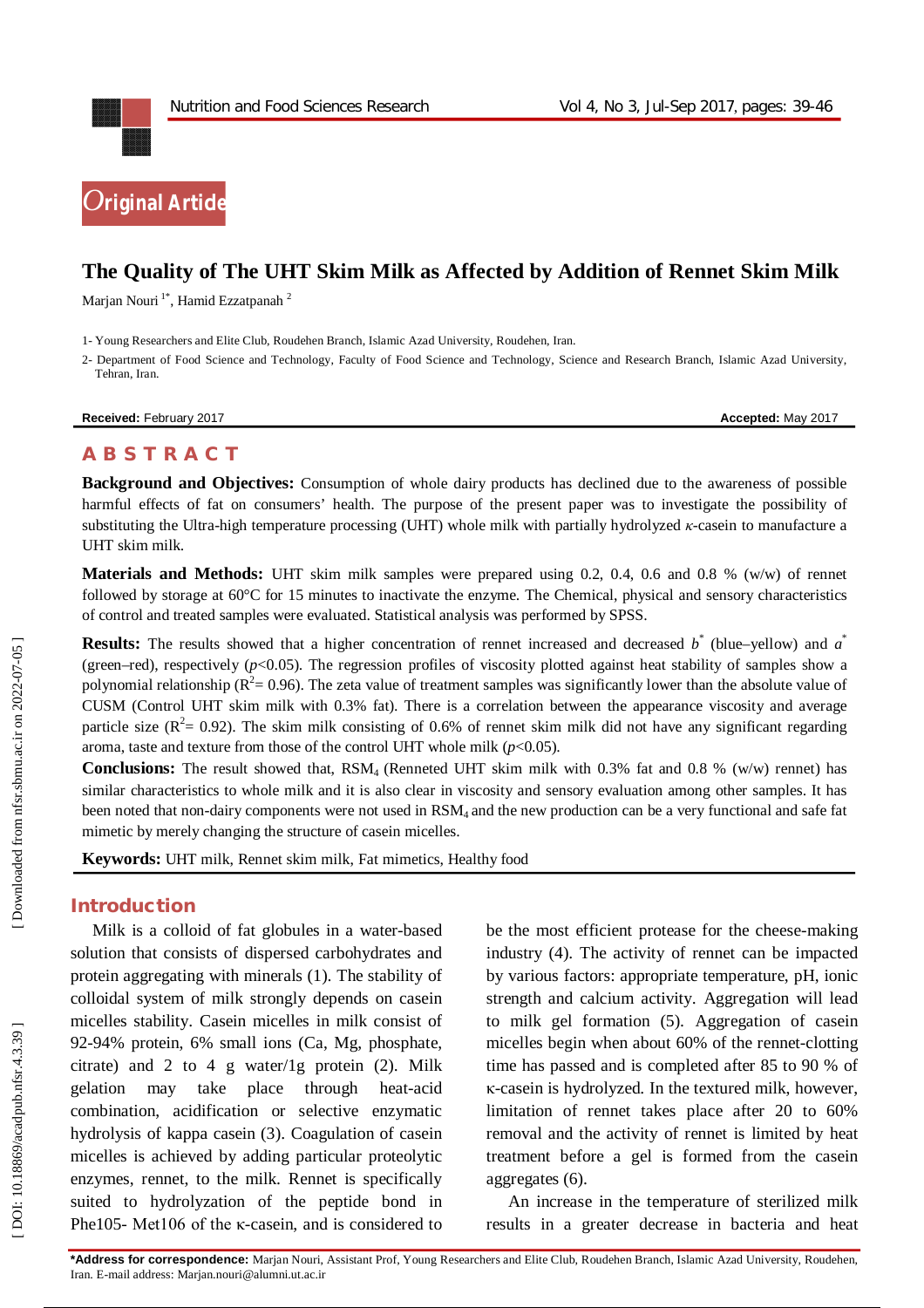resistant enzymes compared to pasteurized milk. Long -life sterilized milk, such as UHT milk, is treated by heat at temperatures of 135 to 150 ºC for only a few seconds in order to minimize heat damage (7). Stability of micelles can be affected by reactions occurring during UHT processing (8). It appears that heat treatment could limit rennet activity, while increasing pasteurization temperature could result in the denaturation of whey proteins and their interaction with casein micelles (9).

In the past, whole milk was more favorable than skim milk because of taste, texture and appearance. Recently, consumption of whole dairy products has declined due to the awareness of possible harmful effects of fat on consumers' health. Unfortunately, absence of functional properties of removed fat can lead to a less organoleptic quality of products. Due to necessity of fat reduction, some food hydrocolloids are widely utilized as food ingredients (1). Ever since many alternative compounds have been used to improve the properties of low fat dairy products, Dave and Shah reported that the use of hydrolyzed casein increased the viscosity of gel yoghurt (10). Fat replacers, Litesse and Simplesse, generally increased the concentration of volatiles found in the headspace of ice cream compared with milk fat or cocoa butter (11). In another case, thise results pointed toward a Simplesse ® D -100 (protein -based fat replacers) and Raftiline ® HP (carbohydrate -based fat replacers) can improve the texture and sensory properties of low -fat fresh kashar cheese (12). Adding gum tragacanth to the low -fat cheeses increased the moisture content and improved the sensory properties, but only to 0.75 gr of gum/kg of milk (13). Tobin *et al* reported that the addition of modified konjac increased the viscosity and stability to sedimentation during simulated storage of UHT skim milk (14). The current study showed controlled cleavage of *κ* -casein of skim milk by rennin, produced renneted skim milk (RSM) consisting of new type of fat mimetic in yoghurt (6). Addition of inulin to low fat ice cream caused the adhesiveness to decrease compared to low fat ice cream with no inulin added (15).

The aim of the present study was to investigate the possibility of substituting the UHT whole milk with partially hydrolyzed *κ* -casein to manufacture a UHT skim milk and consider the effect of this substitution on the physicochemical, rheological and sensory attributes of the UHT milk.

## **Materials and Methods**

Liquid rennet (40 mg/L) was prepared by dissolving 1 g of fungal rennet (Rennilase ® , 55 International Milk Clotting Unites (IMCU) /mL, DSM, France) in 100 mL distilled deionized water. As a control commercial UHT whole milk with 3 % fat (CUWM) and skim milk with 0.3 % fat (CUSM) samples were purchased randomly from large supermarkets. UHT skim milk samples were prepared using  $0.2$  (RUSM<sub>1</sub>),  $0.4$  (RUSM<sub>2</sub>),  $0.6$  (RUSM<sub>3</sub>) and 0.8 (RUSM<sub>4</sub>) % (w/w) of rennet kept at 60 °C for 15 min to inactivate the enzyme, and then kept overnight at 4 ºC (Table 1). Controls and treated samples were prepared in triplicate.

**Table 1.** Codes of different skim milks present in this paper

| Milk code         | Treatment                                                        |  |  |  |
|-------------------|------------------------------------------------------------------|--|--|--|
| <b>CUSM</b>       | Control UHT skim milk with 0.3% fat                              |  |  |  |
| $RUSM_1$          | Renneted UHT skim milk with 0.3% fat and 0.2 %<br>$(w/w)$ rennet |  |  |  |
| RUSM <sub>2</sub> | Renneted UHT skim milk with 0.3% fat and 0.4 %<br>$(w/w)$ rennet |  |  |  |
| RUSM <sub>3</sub> | Renneted UHT skim milk with 0.3% fat and 0.6 %<br>$(w/w)$ rennet |  |  |  |
| RUSM <sub>4</sub> | Renneted UHT skim milk with 0.3% fat and 0.8 %<br>$(w/w)$ rennet |  |  |  |
|                   | Control UHT whole milk with 3% fat                               |  |  |  |

**Chemical composition**: A digital pH meter (Metrohm, Herisau, Switzerland) was used to measure the pH . Fat content was done by the Gerber method (ISO 2446:2008/IDF 226). Total solid contents were calculated by heating process (ISO 6731:2010/IDF 21). Crude protein content was determined by counting the total nitrogen using the Kjeldahl method (ISO 8968 -3:2004/IDF, 20), (16).

**Rheological measurements**: The rheological experiments were performed by a Brookfield viscometer (model LV-DVIII, Brookfield Programming Rheometery, Inc., USA) with  $LV_2$ spindle at 60 rpm (shear rate 10 s<sup>-1</sup>) at 19  $\pm$  1 °C. The viscosity meter was calibrated with Brookfield calibration liquids. The spindle was selected based on the torque measurement ranging between 10 to 100 % as suggested by the manufacturer (17).

**Color parameters**: The colorimetric properties of samples were determined using a Hunterlab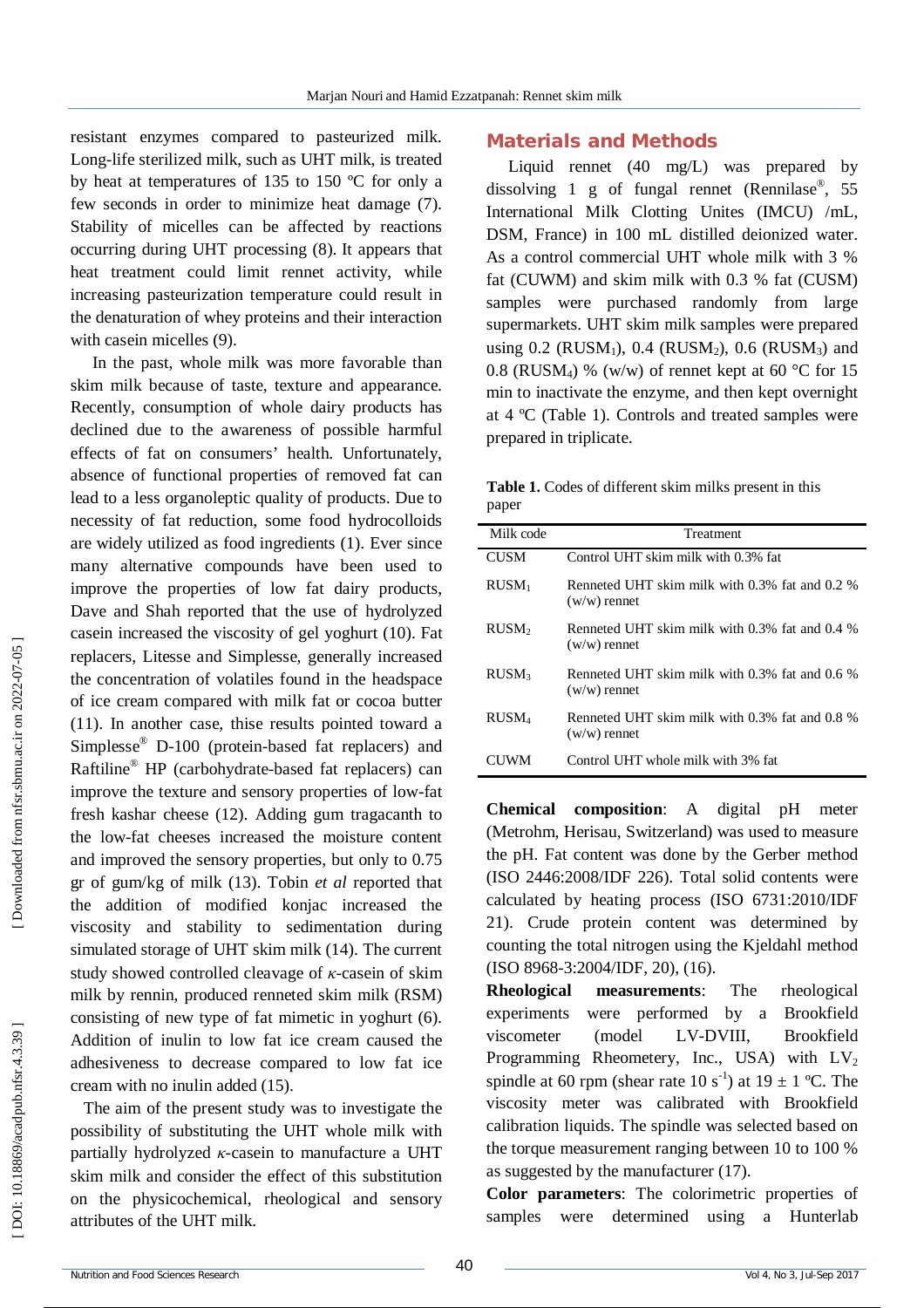colorimeter (D25 DP9000, Hunter Associates Laboratory, Inc., Reston, USA). The colorimetric was calibrated with a calibration plate. Samples were placed into a glass cell and scanned of *L* \* (whiteness),  $a^*$ (green–red),  $b^*$ (blue–yellow), (6).

**Heat stability**: The heat stability was measured as described by Fuller (2015). Aliquots (1 mL) of samples were placed in sealed glass tubes and were immersed in an oil bath thermostatically controlled at 140  $\pm$ 1 °C. The inquired time for the first visible aggregates to appear was recorded as the HCT (heat coagulation time), (18).

**Non -protein nitrogen (NPN) content**: NPN content (gr of nitrogen /kg of protein) was achieved by using the Kjeldahl method according to ISO 8968 - 3:2004/IDF, 20 and after precipitation at 12%  $(v/v)$ trichloroacetic acid (16).

**Particle size distribution and zeta potential measurements**: Tackling the Stabisizer ® (PMX 200CS, Particle Metrix, Germany) and Zetaview ® (Particle Metrix, Germany) with a 5mw He Ne laser operation at a wavelength of 780 nm, the particle size distribution and zeta potential of the samples were measured at  $25+1$  °C. The used milk dilutions were 1:50 and 1:200 for particle size distribution and zeta potential measurements, respectively (19).

**Sensory analysis**: Sensory evaluations of samples were estimated according to the recommended protocol by the ISO 22935 -2 (16). Seven trained and familiarized with dairy products panelists were recruited from Agricultural Engineering Research Institute, Karaj -Iran. The assessors evaluated the following attributes: aroma (milky, intensity, grassy and non -dairy), appearance (yellowish, creamy, sediment and streaky), taste (cooked, bitter, watery and undesirable taste) and texture (viscosity, flocks

and consistency) (20). Approximately 100 mL of samples were put in random numbers clear glasses under normal light in the air -conditioned sensory laboratory and served for judgment free from external aromas, noise, and distraction. Panelist used distilled water and unsalted plain crackers to clean their mouths before testing samples. Five -point hedonic scale was used with the 5 structure level from 1 to 5  $(1 =$  liked least, 5 = liked most).

**Statistical analysis**: The experiments were repeated three times. Data was subjected to *t* test and analysis of variance (ANOVA). The *t* test for independent samples was used to estimate the statistically significant difference for sensory evaluation. ANOVA was performed to examine the effect of other experiments. The means of treatments were examined by Duncan's multiple range test (significant level  $p<0.05$ ). All statistical analyses were performed using the statistical program SPSS 21 (SPSS INC., Chicago, IL, USA).

#### **Results**

Chemical characteristics of samples (pH, fat content, total solid and crude protein) are shown in Table 2. All samples did not differ in pH value and crude protein content ( $p \ge 0.05$ ), but CUWM had the highest total solid and fat content.

The findings in present study indicate that the viscosity of samples change significantly after adding rennet compared to control UHT skim milk, while the highest viscosity of treated samples were found in a RUSM <sup>3</sup>, where as it is lower than whole milk sample (Table 2). The plotted profiles of viscosity against renneted skim milk concentration (% w/w) showed a polynomial relationship ( $Y_{\text{Viscosity}} = -0.03X^2$  concentration of rennet +  $0.23X_{concentration\ of\ remnet}$  +1.29,  $R^2 = 0.98$ ). The sample containing  $0.6 %$  (w/w) rennet (RUSM<sub>3</sub>) had the nearest viscosity to whole milk (CUWM).

**Table 2.** Means  $(\pm SD)$  of the chemical characteristics and apparent viscosity of milk samples

| Samples     | pH                  | Fat $(\%)$          | Total Solid (%)     | Crude Protein (%)    | Viscosity (mPa.s)          |
|-------------|---------------------|---------------------|---------------------|----------------------|----------------------------|
| <b>CUSM</b> | $6.55^{\circ}+0.04$ | $0.38^{\circ}+0.45$ | $9.03^{\circ}+0.24$ | $3.36^{\circ}+0.03$  | $1.51^{\mathrm{a}} + 0.03$ |
| RUSM1       | $6.59^{\circ}+0.05$ | $0.34^a + 0.17$     | $9.06^{\circ}+0.14$ | $3.35^{\circ}+0.05$  | $1.64^{\mathrm{b}} + 0.05$ |
| RUSM2       | $6.60^{a} + 0.01$   | $0.33^{\circ}+0.35$ | $9.07^{\circ}+0.28$ | $3.40^{\circ}$ +0.08 | $1.73^{\circ}+0.02$        |
| RUSM3       | $6.58^{\circ}+0.03$ | $0.37^{\circ}+0.22$ | $9.05^{\circ}+0.39$ | $3.34^{\circ}+0.02$  | $1.78^{\text{dc}} + 0.04$  |
| RUSM4       | $6.56^{\circ}+0.02$ | $0.35^{\circ}+0.32$ | $9.09^a + 0.17$     | $3.32^{\circ}+0.04$  | $1.72^{\circ}+0.06$        |
| <b>CUWM</b> | $6.57^{\circ}+0.06$ | $3.0^{b} + 0.20$    | $12.12^b + 0.23$    | $3.44^{\circ}+0.02$  | $1.83^{\text{d}} + 0.07$   |

<sup>a, d</sup> Means within the same column with different superscript differ significantly  $(p<0.05)$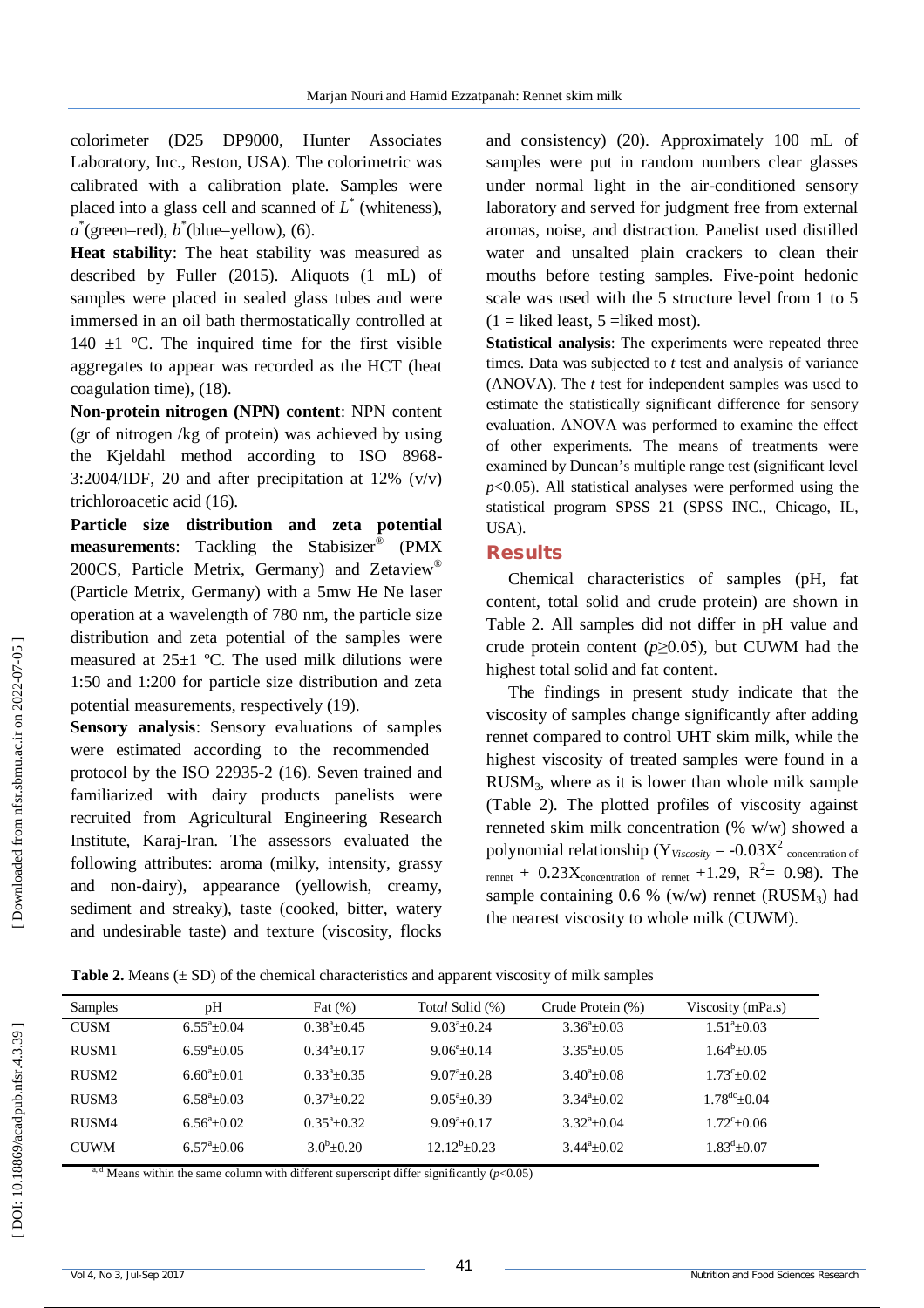The colorimetric characteristics  $(L^*, a^*$  and  $b^*)$  of control and RUSM samples were prepared by different concentrations of rennet that have been summarized in Figure 1. The results revealed that  $RUSM<sub>2</sub>$  and  $RUSM<sub>3</sub>$  had the highest whiteness *(p*<0.05) and the nearest lightness to CUWM sample.

Figure 1 showed that a higher concentration of rennet increased and decreased *b* \* and  $a^*$ , respectively. In our study it is noticed that concentration of rennet was significantly correlated with  $a^*$  and  $b^*$  of samples  $(Y_{b^*} = 0.37X)$  concentration of  $r_{\text{rennet}}$  + 9.33,  $R^2$  = 0.92 and  $Y_{a^*}$  = 0.29X concentration of rennet  $-2.68$ ,  $R^2 = 0.94$ ).

The results for UHT treated skim milk containing 0.2 up to 0.8% (w/w) renneted skim milk (Table 3) showed that the presence of this substitution significantly  $(p<0.05)$  declined the rate of movement of the dispersed phase at addition levels up to 0.6% (w/w), from a rate of 4.31 min for CUSM to 5.58 min for samples containing  $0.6\%$  (w/w). The regression profiles of viscosity plotted against heat stability of samples show a polynomial relationship ( $Y_{Viscosity}$  = - $0.06X^2$  heat stability +  $0.82X$ heat stablity - $0.84$ ,  $R^2 = 0.96$ ).

The UHT skim milk samples were chosen for the NPN analysis and contents were 1.40, 1.46, 1.52, 1.64 and 1.78 (gr/kg), respectively (Table 3). The NPN fractions increased with the rise of concentration of renneted skim milk and significant differences were observed between samples (*p*<0.05).

The zeta value of control sample was around - 20.50 mV and it was significantly lower than absolute value of CUSM (Table 3). There is a correlation between the NPN values and zeta potential with a correlation coefficient of  $R^2 = 0.94$ .



**Figure 1.** Matrix plot of  $L^*$ ,  $a^*$  and  $b^*$  of milk samples <sup>a, d</sup> Means within the same column with different superscript differ significantly ( $p$ <0.05)

**Table 3.** Means (± SD), heat stability, NPN and Z*et*a potential of milk samples

| Samples           | Heat stability (min) | $NPN$ (gr/kg)         | Zeta potential (mv)       |
|-------------------|----------------------|-----------------------|---------------------------|
| <b>CUSM</b>       | $4.31^a \pm 0.12$    | $1.40^{\circ}$ ± 0.02 | $-20.50^{\circ}$ ±0.50    |
| RUSM1             | $4.59^{ab}$ ± 0.08   | $1.46^{ab} \pm 0.01$  | $-19.42^b \pm 0.24$       |
| RUSM <sub>2</sub> | $5.24^b \pm 0.07$    | $1.52^b \pm 0.03$     | $-19.01^b \pm 0.28$       |
| RUSM3             | $5.58^{\circ}$ ±0.04 | $1.64^{\circ}$ ±0.04  | $-18.19^{\circ} \pm 0.30$ |
| RUSM4             | $5.25^b \pm 0.03$    | $1.78^{\rm d}$ ±0.02  | $-17.40^{\circ}$ ± 0.32   |

<sup>d</sup> Means within the same column with different superscript differ significantly ( $p$ <0.05)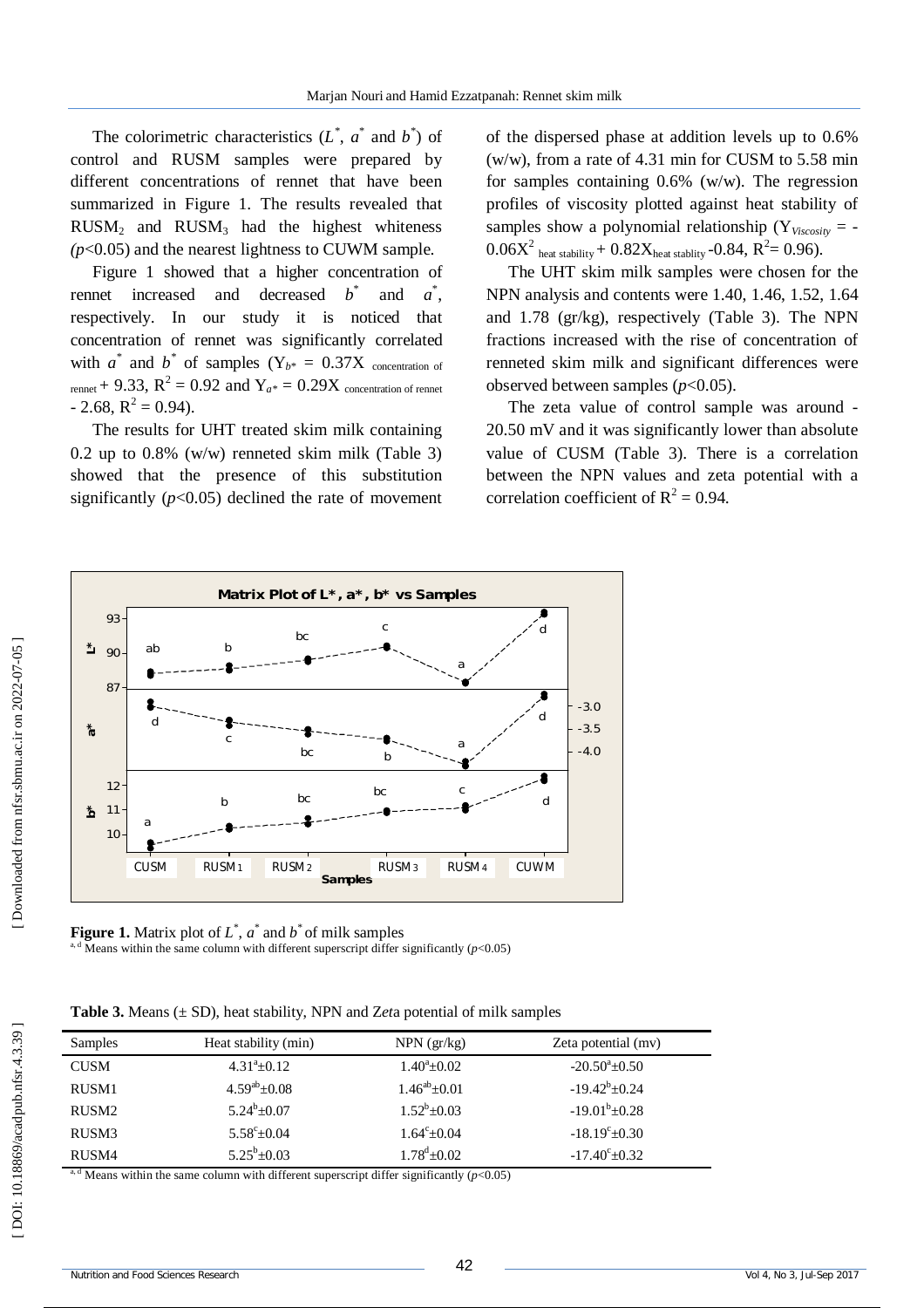According to particle size measurements, casein micelles in milk samples were affected significantly by adding partial hydrolysis of casein (Figure 2). However, the average diameter of casein micelle size of CUWM sample was the highest, following fat standardization, pasteurization and the UHT treatment. In this study there is a correlation between the appearance viscosity and average particle size  $(R^2)$  $= 0.92$ ). RSM<sub>2</sub>, RSM<sub>3</sub> and RSM<sub>4</sub> samples had a semi similar particle distribution to that of CUWM sample.





Table 4 shows the scores of taste panelists for controls milk and treatments. As expected, the CUSM received the highest score for all attributes. The reductions in fat content significantly decreased the aroma, appearance, taste, and texture of samples. Results showed that supplementing the skim milk with renneted skim milk led to higher scores on the evaluated attributes in comparison with control UHT skim milk. The noted treated samples were preferred by the panelist more than free renneted skim milk. Despite this, the skim milk consisting of 0.6% of renneted skim milk did not have any significant difference in aroma, taste and texture from the control UHT whole milk  $(p<0.05)$ .

**Table 4.** Means  $(\pm SD)$  sensory evaluation of milk samples

| Samples           | Aroma                     | Appearance               | Taste               | Texture                    |
|-------------------|---------------------------|--------------------------|---------------------|----------------------------|
| <b>CUSM</b>       | $3.11^a \pm 0.12$         | $3.25^{\circ}+0.33$      | $2.82^{a}+0.10$     | $2.25^{\circ}$ ±0.30       |
| RUSM <sub>1</sub> | $3.40^{\circ}+0.08$       | $3.40^{ab}$ + 0.14       | $3.06^{\circ}+0.08$ | $3.15^b \pm 0.18$          |
| RUSM <sub>2</sub> | $4.60^{\circ}+0.16$       | $3.81^{bc} \pm 0.13$     | $3.65^b + 0.21$     | $4.35^{\circ}+0.21$        |
| RUSM <sub>3</sub> | $4.91^{\text{cd}} + 0.05$ | $4.45^{\text{d}} + 0.04$ | $4.71^{d} + 0.28$   | $4.91cd+0.14$              |
| RUSM <sub>4</sub> | $4.41^{b}+0.11$           | $3.95^{\circ}+0.21$      | $4.10^{\circ}+0.30$ | $4.72^{\text{cd}} + 0.20$  |
| <b>CUWM</b>       | $5.00^{d} + 0.04$         | $5.00^{\circ}$ + 0.13    | $4.90^{d} + 0.07$   | $5.00^{\text{d}} \pm 0.04$ |

a, d Means within the same column with different superscript differ significantly ( $p$ <0.05)

#### **Discussion**

The total solid contents of milk were based on percentage of fat (15). Fat globule contents existing in emulsified state, as ranging at 3.0 % in CUWM sample result in increasing the milk solid content.

Replacement combinations are often added to solutions to enhance or control viscosity. However, such additions to milk systems can result in separation whereby a casein -enriched phase is formed; this appointed that measuring viscosity is a crucial test (14). Milk's viscosity depends on total solid, fat content, the size and shape of fat particles forces molecules and the attractions between them (21). At the first position, adding the rennet enzyme, decrease the viscosity of milk vigorously due to the release of caseinomacropeptide (CMP). The aggregation of particles started and led to a slow increase in viscosity (22). The results showed that adding various amounts of rennet had a different effect on the viscosity of samples. According to Table 2, viscosity was raised by increasing the amount of rennet as the result of controlled hydrolysis and partial accumulation of casein micelles. This result is similar to that of reported by tobin *et al* (2011) that the addition of modified konjac (0 -0.12% w/w) to skim milk significantly increased the apparent viscosity to almost that of full -fat milk. Table 2 indicated that higher amount of rennet enzyme (more than 0.6 %) had a negative effect on viscosity, due to a more advanced aggregation of casein micelles and changes in the basic structure.

Color value was considered as an important parameter for consumer's acceptability as well as an indicator of system stability (23). Whiteness of milk is caused by light reflection of casein micelles, the amount of molecules of fat and calcium phosphate (24)*.* Whiteness improvement was observed in treated samples probably due to the partial hydrolysis and incomplete coagulation of casein micelles. However in samples with higher amounts of rennet, advanced hydrolysis may lead to more aggregation of casein micelles and undesirable characteristics. As a result, aggregate may be shaped irregularly, which may decrease light scattering causing lower whiteness.

Carotene is the yellowish fat -soluble component of whole milk. Figure 1 shows that aggregation of casein micelles might have acted like a fat globule causing an improvement in yellow color formation. The result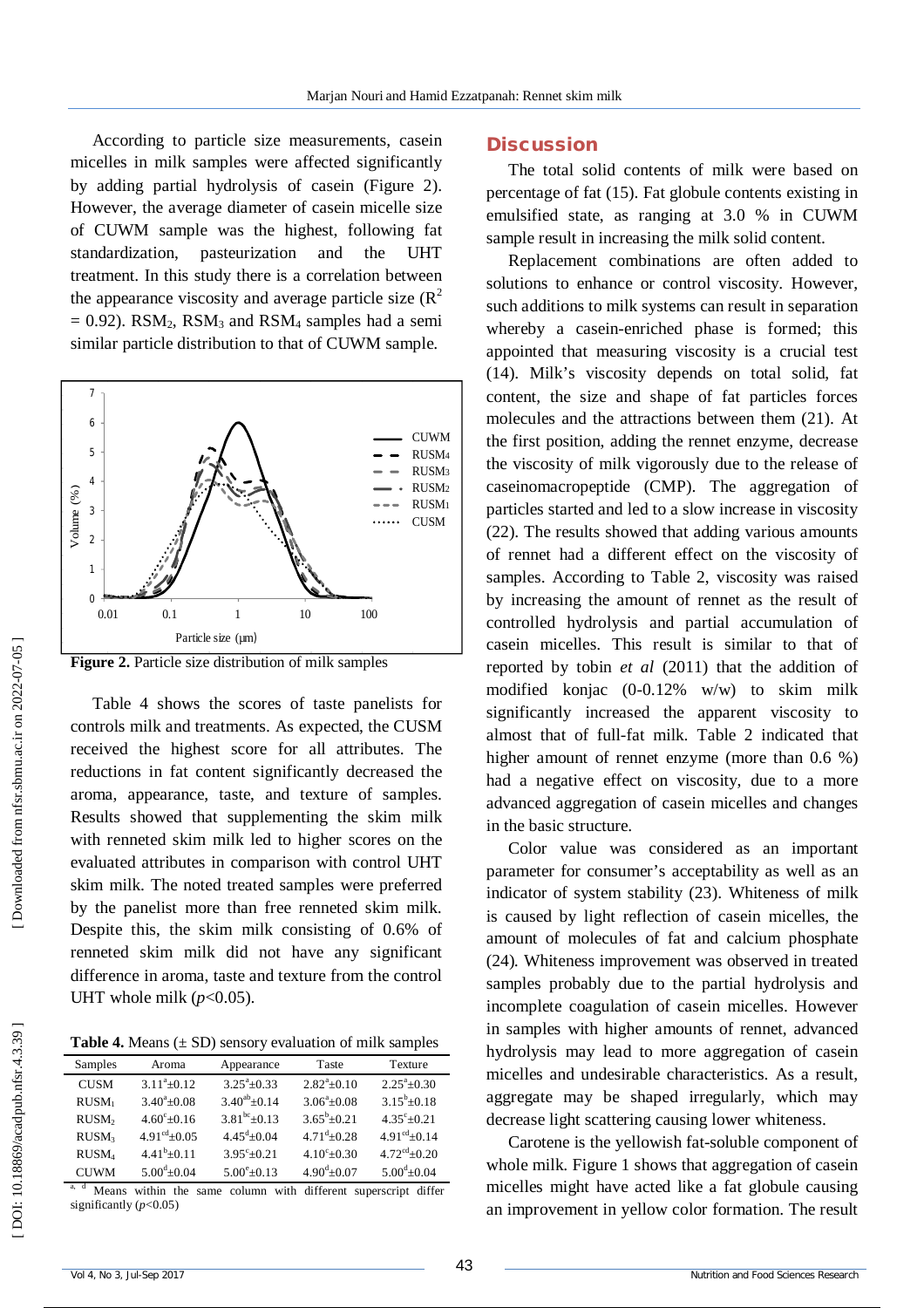of this study showed that a higher degree of *κ* -casein hydrolysis causes a higher release of whey protein and increases the green color seemingly due to riboflavin. Since a suitable fat mimetic in milk products should have a color similar to the color of whole milk (whiter, yellower and less green), the greenness is a negative and whiteness/yellowness is a desirable property in dairy products. Therefore, samples with highest whiteness, moderate yellowness (RUSM <sup>2</sup> and RUSM <sup>3</sup>) were the most befitting samples. Mart´ın -Diana *et al* (2004) showed that no apparent color changes were observed visually in the samples due to 30 g  $1^{-1}$  whey protein concentrate (WPC) supplementation (25).

Formation and stability of milk are essentially the result of a large number of equilibria in milk including the solubility and ionization of salts, the interactions of salts with proteins and the association of proteins (26, 27). Heat stability is a well -known factor of milk capacity to resist coagulation. Having poor heat stability of UHT milk can give rise to sedimentation (28). In this study, different percentage of renneted skim milk was used and partial hydrolyzation of casein in UHT skim milk was occurred, therefore, heat stability test is one of the most important analysis. The poor heat stability of more than 0.6% (w/w) substitution is probably due to the extensive hydrolyzation of casein proteins and concomitant formation of a casein whey protein network. Uncontrolled hydrolyzed treatment of milk can also result in removal of the κ -casein brush from the micelle, reduced colloidal stability and is extremely prone to aggregation such as RSM <sup>4</sup> sample. This resulted in increased stability of the UHT treated skim milk towards sedimentation (Table 2), it is similar to a study by Tobin *et al* (2011) most likely due to the increase in the intrinsic viscosity of treated samples.

Due to association of denatured whey proteins  $(α$ lactalbumin, ß -lactoglobulin and immunoglobulins) with casein molecules during heat treatment, the NPN values of UHT milk (1 -2 gr/kg) were lower than that of raw milk (7 –8 gr/kg), (29, 30). Rennet coagulation of milk takes place at two steps: rennet causes proteolysis of  $\kappa$ -casein by breaking the Phe<sub>105</sub>- Met<sub>106</sub> peptide bond leading to destabilization of the casein micelle and the following of aggregation results in gel formation (19). Gel formation at normal pH of milk takes place after at least 85 to 90% *κ* -casein has been

hydrolyzed (31). In this paper no gel formation was observed, since rennet activity was controlled by heat treatment, it was concluded that less than 85% of the *κ*-casein was hydrolyzed. The changes in the proteins have been assessed by change in non -protein nitrogen (NPN), reduction of casein percentage and increases in content of high -molecular weight protein material (26). In order to investigate the above issue, changes in size distribution and zeta potential of casein micelle had been measured

The milk particles charge would be mainly related to the casein micelle and the milk fat globule membrane. Proteolysis treatment along with peptides release containing negatively charged groups such as glutamyl, aspartyl, phosphoseryl and glycosidic residues can be confirmed by the determination of a decrease of zeta potential (29). In the present paper partial proteolysis of *κ* -casein and CMP removal were considered as the main reasons for the reduction of the net negative charge of casein micelles up to -17.40 mV. The zeta value of samples was within the normal range of -12 to -30 mV observed in milk (30, 32).

Figure 2 shows that average size of casein micelles decreases after adding rennet and immediately increases afterwards by a hairy outer layer, it is similar to the finding of Castillo *et al* (2000) . McMahon and Brown said the same concept about viscosity of milk at first and after adding rennet enzyme (22). Coalescence of micelles in treated samples may cause partial fusion of casein micelles and new interaction or weak electrostatic bond between partially hydrolyzed casein micelles and whey protein of skim milk. According to the present paper, estimating the heat stability for large and small casein micelles in milk, under the same conditions is variable. This could be as a result of distribution of casein micelles size dispersion which dictates the rate of sedimentation and diffusion (31). These results were comparable with those obtained by Lin *et al* (2016) who studied the fortification of milk protein content with different dairy protein powders and found that the aggregation behavior of protein fortified milk samples (125 to 142 nm) is strongly influenced by the degree of mineralisation of the protein powder used in fortification, which affects the partitioning of casein and calcium in the sedimentable and nonsedimentable phases (33).

Significant difference in appearance characteristics was due to the yellowish and creamy mouth feeling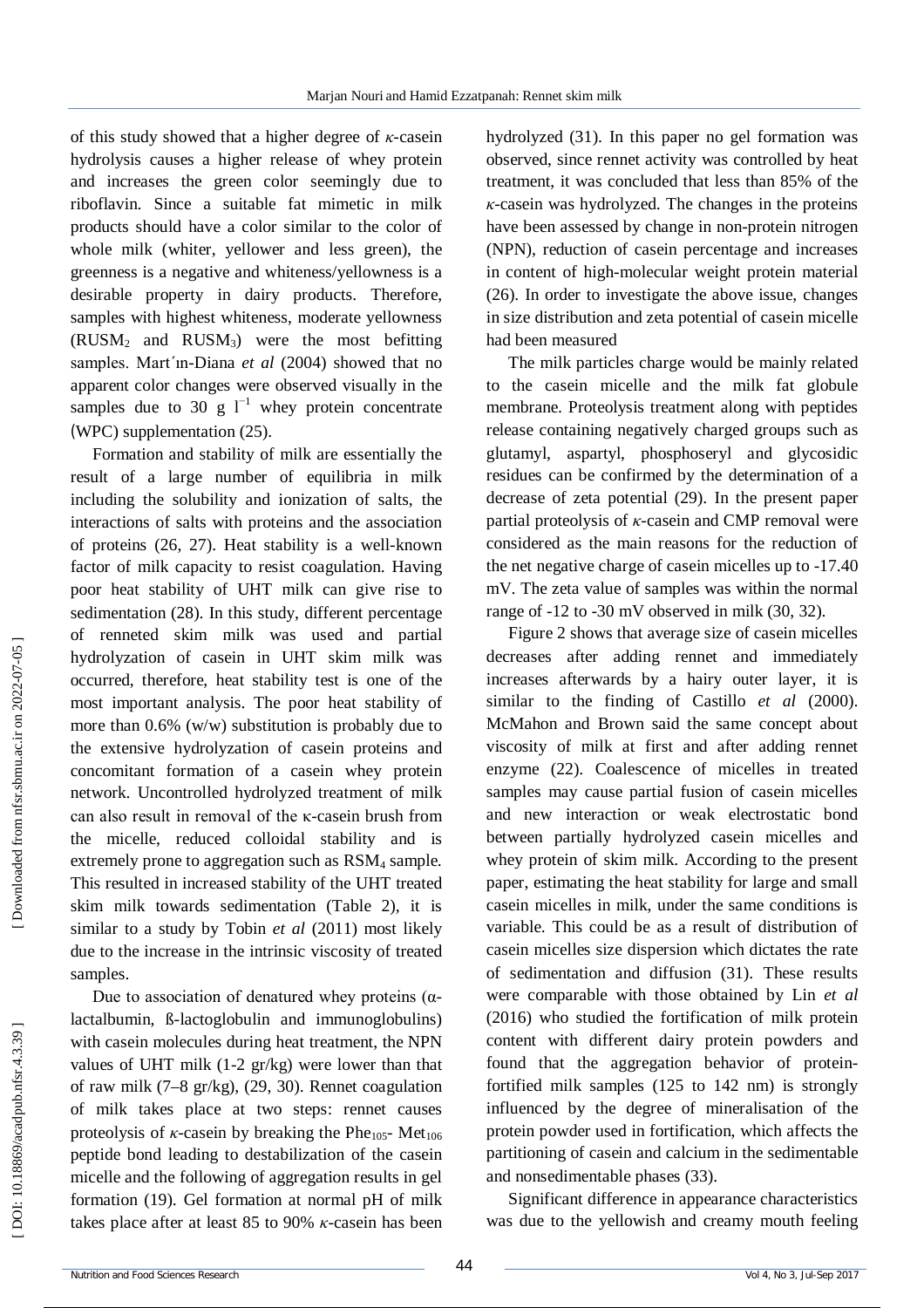depending on the thickness and pigment of fat content. Also in treated skim milk samples a streaky appearance was created by rennet enzyme. Panelists were able to recognize differences between  $\text{RSM}_3$ sample and other ones because it had more whiteness, yellowness, creamy appearance, thickness, consistency of texture and less watery and undesirable taste. Although  $RSM<sub>3</sub>$  sample had the same fat content as CSM (0.3 % fat), more intensity of sensory characteristics was observed and closely resembled the whole milk  $(3\%$  fat) and it showed that  $RSM_3$  can play a role of fat mimetics. Similar results were found for milk enriched with 30% CLA (microencapsulated conjugated linoleic acid) used for UHT milk, which received acceptable grading scores (34).

In conclusion, as suggested by many authors, to improve the health status of food, the amount of fat was kept similar to that of skim milk but with the consumer's acceptance and satisfaction of the new formula of skim milk . The result showed that among the samples,  $RSM<sub>4</sub>$  had similar characteristics to whole milk. Heat stability in UHT milk correlated with the viscosity and treated samples had a more stability compared to controls. It has been noted that no non -dairy components were used in RSM4 and only changes to structure of casein micelles, the new production can be a very functional, safe and green fat mimetics. For industrial applications cheese production line could be applied via limited rennet activity by heat treatment beside low and non -fat UHT milk production line.

# **Financial disclosure**

The authors declared no financial interest.

## **Funding/Support**

This work was financially supported by the Islamic Azad University, Roudehen, Iran.

# **References**

- 1. Esfarjani F, Mohammadi -nasrabadi F, Roustaee R, Khalafi M, Alikhanian H, Nouri -Saeidlou S, Abadi A, Kamali Z, Hajimirsadeghi Z, Davari A, Rashid A. Household milk consumption and Its Socio-economic Associates in west Azarbayejan province, North -west Iran. Nutrition and Food Sciences Research. 2015; 2 (3): 21 -27
- 2 . Soltani M, Boran OS, Hayaloglu AA. Effect of various blends of camel chymosin and microbial rennet (Rhizomucor miehei) on microstructure and rheological properties of Iranian UF White cheese. LWT - Food Science and Technology. 2016; 68: 724-728.
- 3 . Anema SG. Effect of milk solids concentration on the gels formed by the acidification of heated pH -adjusted skim milk. Food Chemistry. 2008; 108 (1): 110 -118.
- 4 . Majumder R, Banik SP, Khowala S. Purification and characterisation of k -casein specific milk -clotting metalloprotease from Termitomycesclypeatus MTCC 5091. Food chemistry. 2015; 173: 441 –448.
- 5 . Hahn C, Sramek M, Nöbel S, Hinrichs J. Post processing of concentrated fermented milk: influence of temperature and holding time on the formation of particle clusters. Dairy Science and Technology. 2012; 92: 91 -107.
- 6 . Nouri M, Ezzatpanah H, Abbasi S. Application of renneted skim milk as a fat mimetics in nonfat yoghurt. Journal of Food and Nutrition Sciences. 2011; 5: 541 - 548.
- 7 . Schamberger G, Labuza T. Effect of green tea flavonoids on maillard browning in UHT milk. Swiss Society of Food Science and Technology. 2007; 40: 1410 –1417.
- 8 . Wijayanti HB, Bansal N, Hilton C. Stability of Whey Proteins during Thermal Processing: A Review. Comprehensive reviews in food science and food safety. 2014; 13: 1235 -1251.
- 9 . Prakash S, Kravchuk O, Deeth H. Influence of pre -heat temperature, pre -heat holding time and high -heat temperature on fouling of reconstituted skim milk during UHT processing. 2015; 153:45 –52.
- 10 . Dave RI, Shah P. The influence of ingredient supplementation on the textural characteristics of yogurt. Australian Journal of Dairy Technology. 1998; 53(3): 180 -184.
- 11 .Welty WM, Marshall RT, Grün IU, Ellersieck MR. Effects of milk fat, cocoa butter, or selected fat replacers on flavor volatiles of chocolate ice cream. Journal of dairy science. 2001; 84 (1):21 -30.
- 12 . Koca N, Metin M. Textural, melting and sensory properties of low -fat fresh Kashar cheese produced by using fat replacers. International Dairy Journal. 2004; 14: 365 –37 .
- 13 .Rahimi J, Khosrowshahi A, Madadlou A, Aziznia S. Texture of low -fat Iranian white cheese as influenced by gum Tragacanth as a fat replacer. American Dairy Science Association. 2007; 90: 4058 –40703.
- 14 . Tobin JT, Fitzsimons SM, Kelly AL, Fenelon MA. The effect of native and modified konjac on the physical attributes of pasteurized and UHT -treated skim milk. International Dairy Journal. 2011; 21(10): 790 -797.
- 15 . Akbari M, Eskandari MH, Niakosari M, Bedeltavana A. the effect of inulin on the physicochemical properties and sensory attributes of low fat ice cream. International Dairy. 2016; 57:52 -55.
- 16 .IDF. Official methods of analysis of Milk, Brussels, Belgium: International Dairy Federation. 2010.